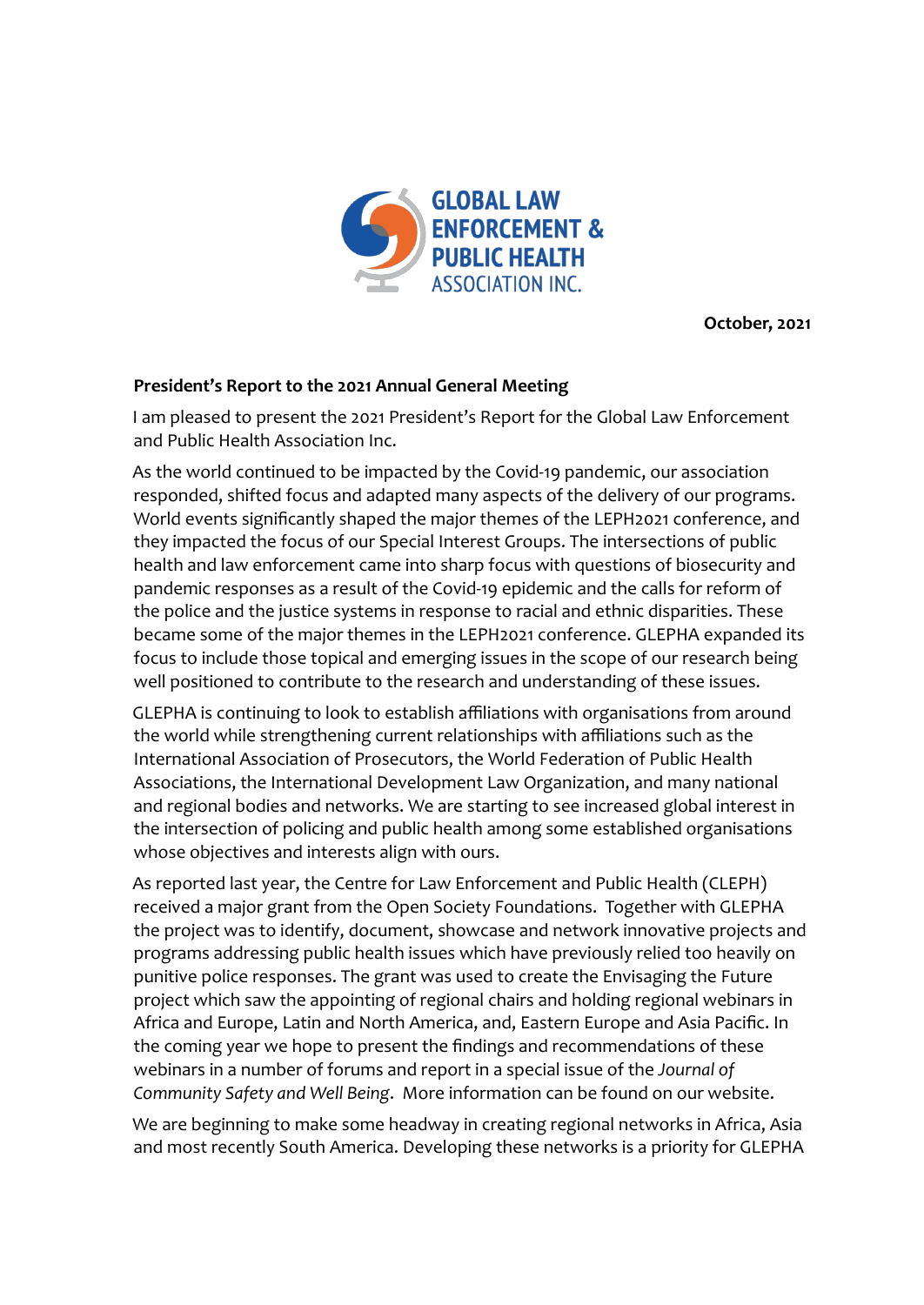as we would like to see more representation and involvement from low and middle-income countries.

**The LEPH Conferences:** 2021 saw the first virtual LEPH conference -LEPH2021- hosted by a consortium of five universities in the Philadelphia, USA area. The consortium, led by Temple University, included the University of Pennsylvania, Rutgers University – Camden, Thomas Jefferson University, and Drexel University. It was satisfying to see how successful a conference with such a consortium could be. Of necessity the conference was held virtually, which proved to be a very good success from a number of perspectives. A virtual conference enabled far more registrants reaching as much larger audience than the traditional physical conferences, and we attracted wider participation from around the globe. We recorded all the sessions of the conference and made them available to conference registrants, enabling participants to actually take in more sessions than they would have ordinarily. Many of our Special Interest Groups really stepped up hosting some exceptional pre-conference sessions. While we may have missed out on the benefits of a face-to-face conference, we realised other benefits, and perhaps more importantly were able to deliver the conference. The interest in the conference was so high that it was extended to five days, a full day and a half longer than the usual face-to-face conferences we've held in the past. There were some inevitable hiccoughs, though, generally these were minor in nature. Future LEPH conferences may well be hybrid with both a physical conference and a virtual component.

We are striving to move fully to holding annual conferences, though much work is left to be done to realise this goal. On top of our annual LEPH conferences, there is planning for regional conferences in Africa and Asia, and though the uncertainty of the pandemic has slowed those plans, they are very much a priority. Until such time as we can return to physical, face-to-face conferences we will explore options such as virtual conferences and organising regional webinars on topical issues. It is our hope that regional networks and conferences - focused on both regional and global issues and being accessible by a much greater number of people in the regions - will contribute to the global reach and impact of the LEPH movement.

**Membership:** Our membership base has been fairly stable over the past year and has not grown to the extent we had hoped. We believe this is partially due to not holding a physical conference this past year, and partially due to the impacts of the Covid-19 pandemic. Our Board has undertaken a membership drive to generate some interest in the association. A key priority remains, while growing the membership, to increase the diversity of our membership geographically and across broader law enforcement, public health and other related sectors. We are still striving to attract more interest from the public health sector.

There were some adjustments to our membership fee structure to allow more payment options for persons to join GLEPHA.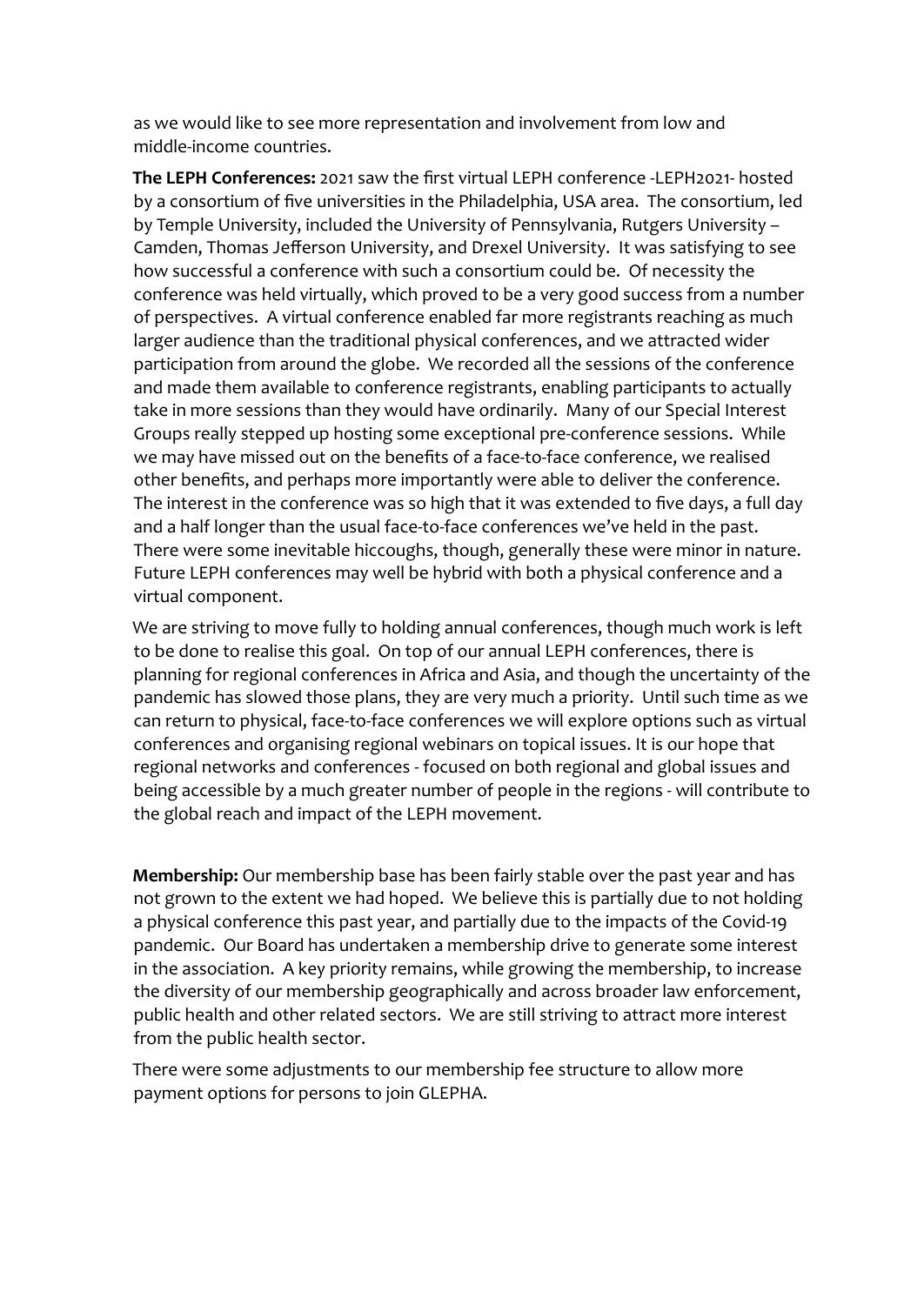Our current membership stands at:

| Individuals  | 177 |
|--------------|-----|
| Institutions | 19  |
| Total:       | 131 |

**Special Interest Groups (SIGs):** Our SIGs have shown some very promising growth in interest and activity during the past year. The SIGs are emerging as an excellent means of bringing highly qualified, very motivated and caring individuals, that have shown ingenuity and produced some excellent initiatives.

Two new SIGs have come on stream: the Violence Prevention SIG and the Neurodiversity SIG, both of which are attracting real interest and will bring in new dimensions in the functioning and role of the justice system. There are a few more SIGs in the works; Policing and Pandemics, and Law Enforcement and Road Trauma. The final piece of news with respect to the SIGs is the Gender SIG transitioned to become the Intersectionality SIG. As mentioned in the section about LEPH2021, we saw many of the SIGs stepping up and organising some very high-quality pre-conference sessions. The SIGs continue to demonstrate one of the real benefits of our association, that is bringing together individuals with a shared passion from around the planet to collaborate and inform on critical issues.

Our Education SIG has been particularly active. The Education SIG edited the first comprehensive collection of chapters on law enforcement and public health contributed by world leading authors. The book, "*Law Enforcement and Public Health, Partners in Community Safety and Wellbeing*," will be available from Springer International Publishing in October or November of this year.

Leading up to LEPH 2021 Conference the Education SIG called on students for submission of articles on the broad category of law enforcement and public health. The reviewing committee selected Mario Morales, University of Arizona, as the recipient of the award. This was the first such award, and they plan to continue with student awards in future.

Finally, the Education SIG, in conjunction with a number of partner universities, is in the early stages of developing post-graduate courses on policing and public health. We feel this type of education Is sorely needed in order to instill cross-sector collaborations as the way of the future.

More information about the SIGs is on the website and if you have any ideas or would like to join a SIG, please contact Nick Crofts at nick.crofts@unimelb.edu.au.

**A Journal for LEPH:** We are maintaining our alliance with the *Journal of Community Safety and Wellbeing*, a journal run by the Community Safety Knowledge Alliance, one of our major partners in LEPH2018. There have already been quite a number of articles published in the JCSWB by GLEPHA members and special issues from LEPH conferences, which will happen again with future conferences. We are especially grateful to be associated with the CSKA, and this is a partnership which will build on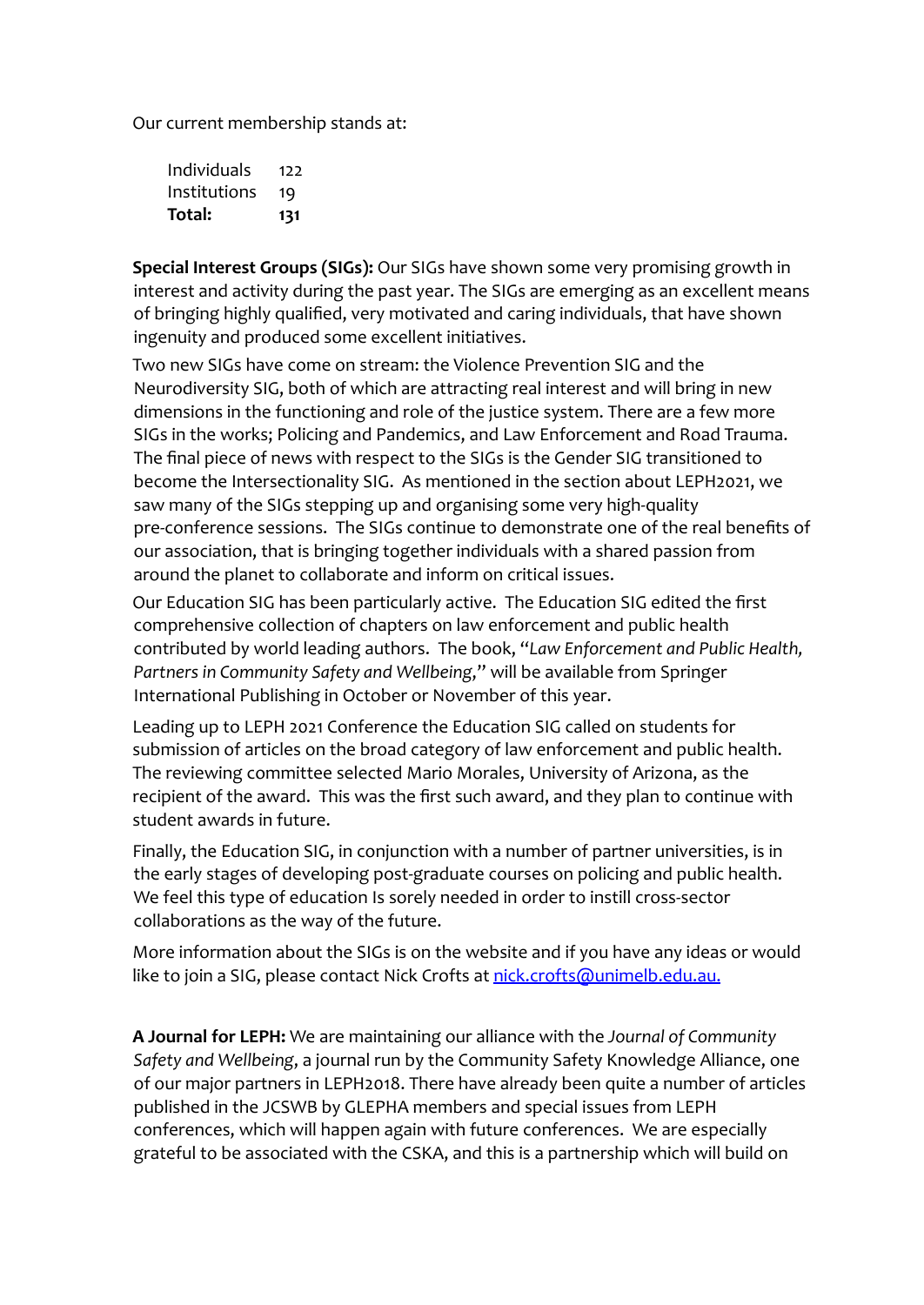our mutual objectives. As part of this partnership, Nick Crofts is a Section Editor with the JCSW.

I want to remind members that the GLEPHA and CLEPH websites are good repositories of resources in the LEPH field; I encourage everyone to submit any useful articles, reports, videos, blogs etc., for inclusion in the Resources section of the GLEPHA website.

We have laid a very good foundation for the functioning of the GLEPHA and while we continue make progress, we have much to do. The task for the Executive Director, working closely with the Board of Directors, will be to see our association evolve. Our key priorities remain unchanged for the next few years, being to:

- 1. Create Strategic and Business Plans for GLEPHA, including development of further strategic alliances and partnerships – in progress
- 2. Grow current and develop new Special Interest Groups as relevant, and link them to the Conference Program planning and standalone events;
- 3. Increase both organizational and individual membership;
- 4. Market the GLEPHA and the LEPH Conferences, and build GLEPHA capacity to organise the LEPH conferences;
- 5. Develop and implement a fund-raising strategy;
- 6. Further develop the GLEPHA Newsletter and build the alliance with the JCSWB; and
- 7. Establish developmental opportunities for Masters and PhD candidates and other LEPH educational and research strategies.

Finally, I wish to thank all the members of our Board of Directors and our Executive Director, Nick Crofts, for their dedication, contribution of their time, their insights and advice in getting GLEPHA to where we are at today. During the year Dr. Jennifer Wood left our Board. She was one of the founding members of our association and served on the Board since inception, and she showed real leadership in the planning, organising, and implementation of the LEPH2021 conference. She was quite rightfully recognised with an Honorary Lifetime Membership.

Though as an association we have made significant progress in a relatively short time period, we need to leverage that momentum and grow to making a real contribution to the still emerging field of law enforcement and public health. We continue to believe the way forward to better community health is collaboration between police and public health, with the support at the appropriate levels of government, and, that our association can influence movement in that direction. We see our members as champions of those changes.